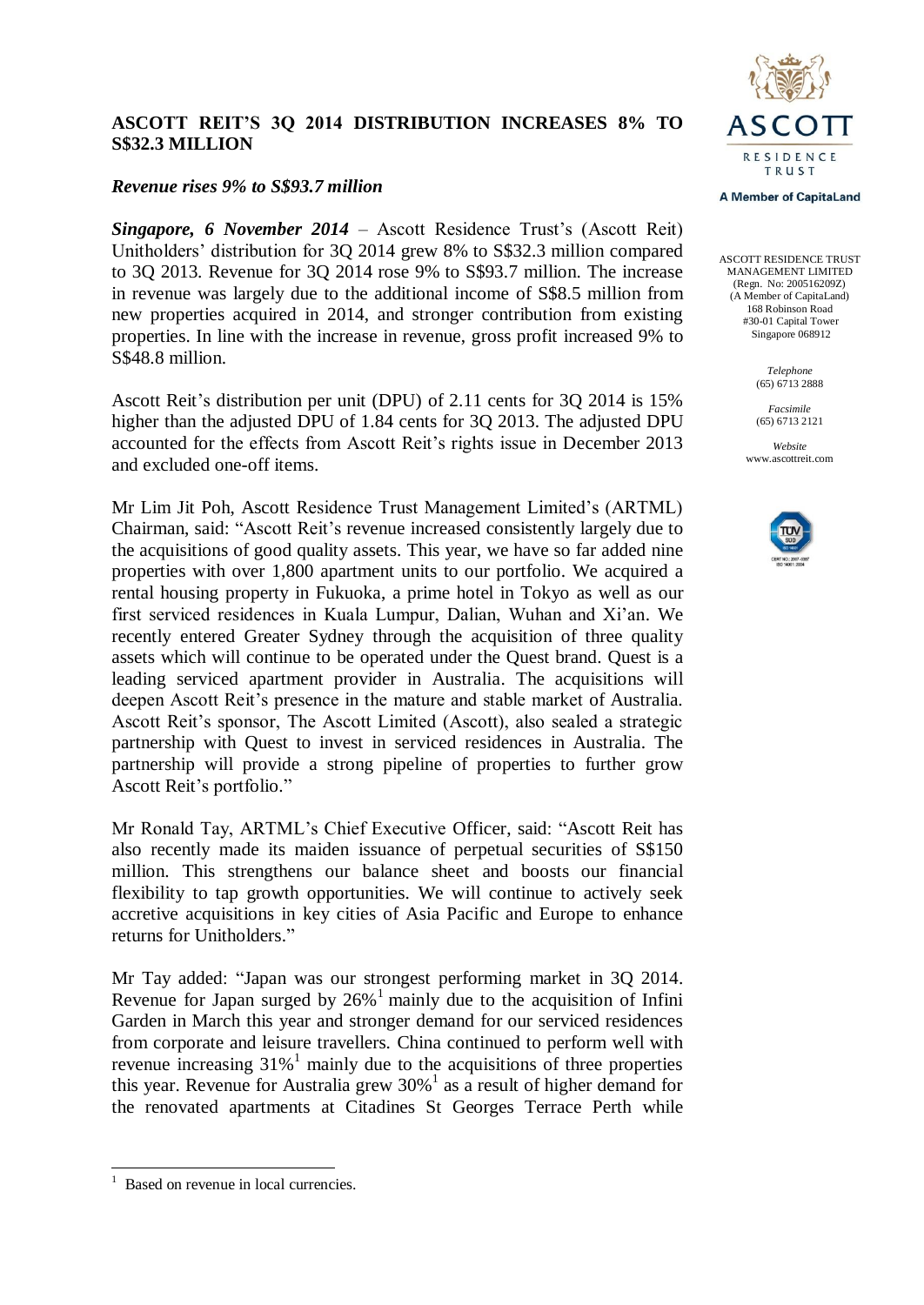revenue for Belgium increased  $18\%$ <sup>1</sup> due to higher rental rates from the refurbished apartments at Citadines Toison d'Or Brussels."

#### **Summary of Results**

#### **3Q 2014 vs 3Q 2013**

|                                                | 30 2014 | 3Q 2013 | Change $(\% )$ |
|------------------------------------------------|---------|---------|----------------|
| <b>Revenue (S\$ million)</b>                   | 93.7    | 86.1    | $+9\%$         |
| <b>Gross Profit (S\$ million)</b>              | 48.8    | 44.8    | $+9%$          |
| <b>Unitholders' Distribution (S\$ million)</b> | 32.3    | 30.0    | $+8%$          |
| <b>DPU</b> (S cents)                           | 2.11    | 2.37    | $-11\%$        |
| <b>DPU</b> (S cents)                           | 2.11    | 1.84    | $+15%$         |
| (adjusted for the effects from rights)         |         |         |                |
| issue and excluded one-off items)              |         |         |                |
| <b>Revenue Per Available Unit</b>              | 128     | 133     | $-4\%$         |
| (RevPAU) S\$/day                               |         |         |                |

- Revenue for 3Q 2014 increased mainly due to the additional revenue of S\$8.5 million from Ascott Reit's acquisitions in 2014, as well as stronger contribution of S\$0.3 million from existing properties. The increase was partially offset by the decrease in revenue of S\$1.2 million as Somerset Grand Fortune Garden ceased operations due to the ongoing strata sale of its apartment units.
- Unitholders' distribution for 3Q 2013 included one-off items of approximately S\$1.5 million.
- DPU for 3Q 2013 would be 1.84 cents if it was adjusted for the effects from the rights issue in December 2013 and excluded one-off items.

For Ascott Reit's 3Q 2014 financial statement and presentation slides, please visit [www.ascottreit.com.](http://www.ascottreit.com/)

### **About Ascott Residence Trust**

Ascott Reit was established with the objective of investing primarily in real estate and real estate-related assets which are income-producing and which are used or predominantly used, as serviced residences, rental housing properties and other hospitality assets.

Ascott Reit's asset size has more than quadrupled to S\$4.0 billion since it was listed on the Singapore Exchange Securities Trading Limited (SGX-ST) in March 2006. When the acquisitions of Quest Sydney Olympic Park, Quest Campbelltown and Quest Mascot are completed, Ascott Reit's international portfolio will expand to S\$4.1 billion comprising 90 properties with 10,503 units in 37 cities across 13 countries in Asia Pacific and Europe.

Ascott Reit's serviced residences are operated under the Ascott, Citadines and Somerset brands, and are mainly located in key gateway cities such as Shanghai, Guangzhou, Singapore, Tokyo, London, Paris, Berlin, Brussels, Barcelona, Munich, Hanoi, Ho Chi Minh City, Jakarta, Manila and Perth.

Ascott Reit is managed by Ascott Residence Trust Management Limited, a wholly-owned subsidiary of The Ascott Limited and an indirect wholly-owned subsidiary of CapitaLand